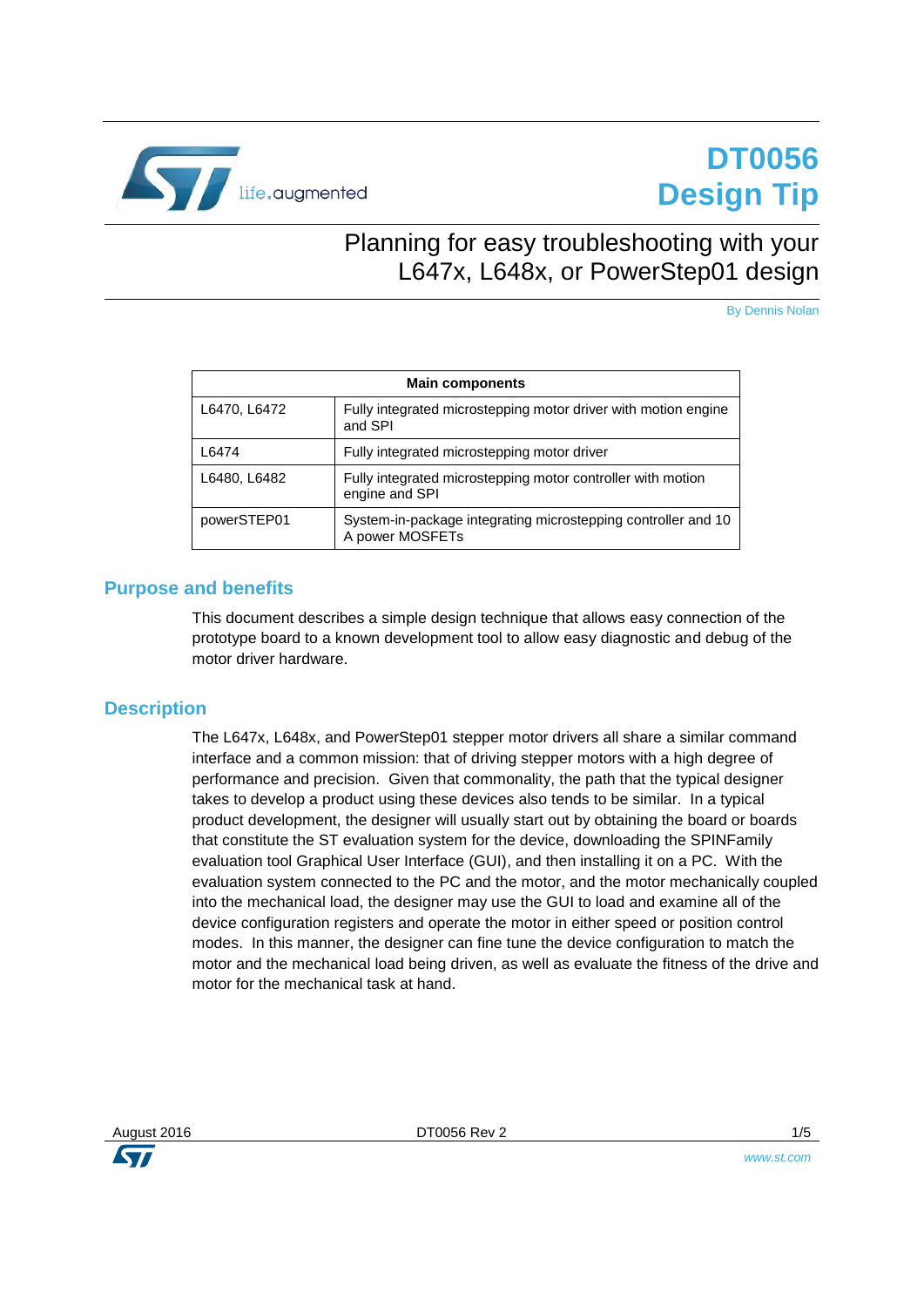Once the designer is satisfied with the operation of their motor drive design using the ST evaluation system, the next step will usually be to design a prototype circuit board incorporating the stepper driver device and most likely a microcontroller with an SPI port to control the device. The designer also takes on the task of writing the microcontroller code to control the device. Usually, many lines of code are written, a few obvious hardware issues are dispatched, and the system is powered up in great anticipation. Unfortunately, the designer often finds that the motor drive system does not work, or does not work as it did in the evaluation phase. This is the nature of product development.

Now comes the troubleshooting stage. Is it a hardware problem? Is it a software problem? Is it a problem with the SPI communication link between the microcontroller and the device? In the evaluation stage, performance was satisfactory so we know that, if all aspects of the design were working as planned, performance would be correct.

The question now: HOW TO TROUBLESHOOT THIS COMPLEX SYSTEM?

Consider the following suggestions to prepare the troubleshooting system:

- 1. When the prototype is designed, insert a 1.0K series resistor in series with the 4 SPI communication lines: SDI, SDO, CK, and CS\*. The resistors will not affect normal operation and can be very small as they dissipate negligible power
- 2. Include a test point for each signal on the device side of the resistor.
- 3. You will also need an ST STEVAL-PCC009V2 USB-to-SPI bridge board. This board provides an SPI communications port at the 10 pin dual in-line header J1. The pinout of the SPI connector is as follows:
	- a .J1-1 GND
	- b. J1-5...SDO
	- c. J1-6...CK
	- d. J1-7...SDI
	- e. J1-8...CS\*
- 4. Prepare a test cable to connect the STEVAL-PCC009V2 to the prototype board. The test cable must be constructed so that it will mate with J1 on the STEVAL-PCC009V2 and should terminate with the four signal wires (and GND) listed above with the individual wires separated (these can be "peeled" apart from a typical ribbon cable) and terminated with a convenient "grabber", such as an EZ-hook or micro-hook.

You can now use this cable to transfer control of the device "on-the fly" between your onboard microcontroller and the evaluation GUI in order to facilitate troubleshooting.



*www.st.com*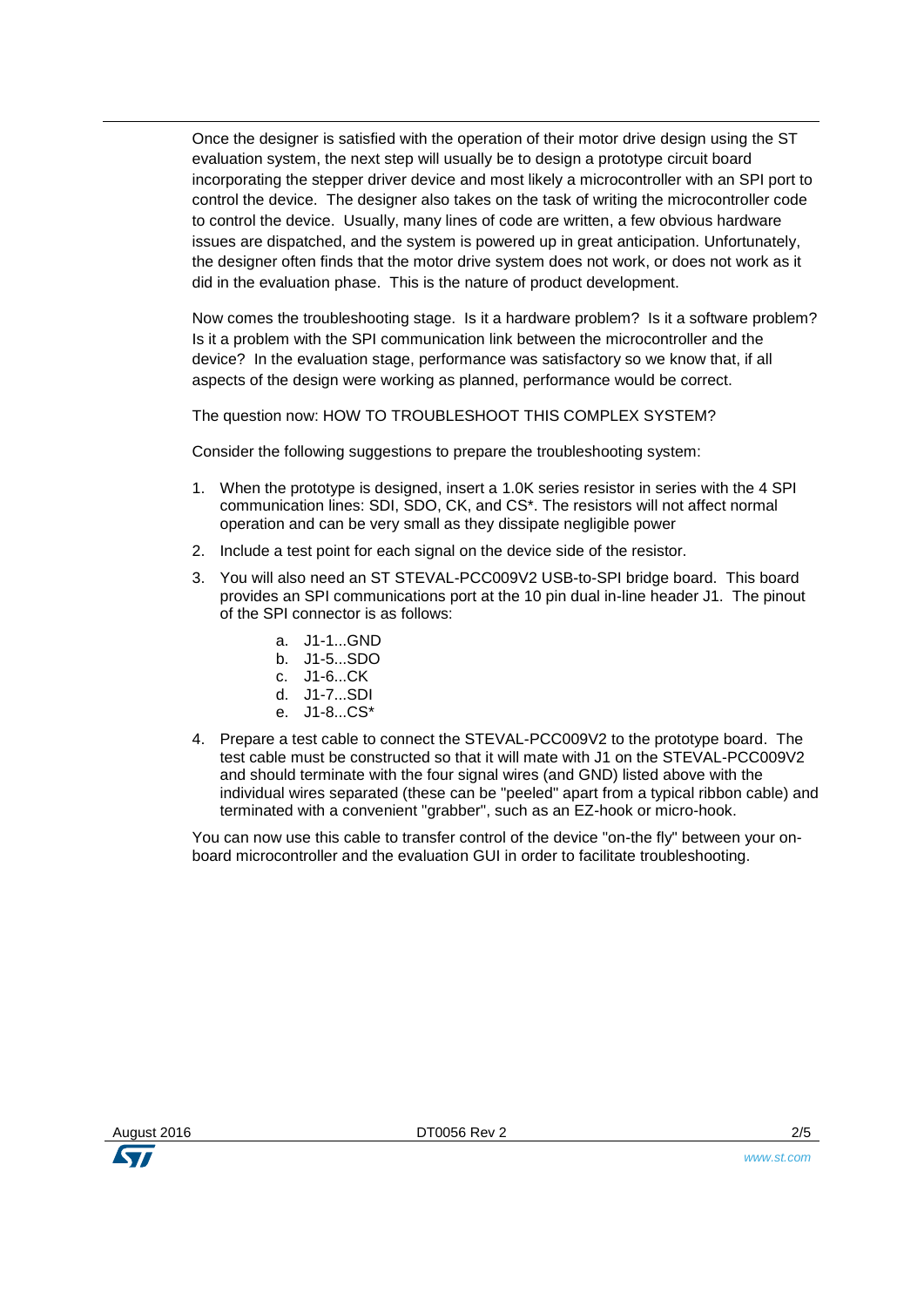#### **Using the troubleshooting system**

- 1. Connect the bridge board (PCC009V2) to your PC and to the test cable.
- 2. Connect the four grabbers and ground to their respective test points. (You did remember to give yourself a good ground test point, didn't you?).
- 3. Start up the GUI as you have done before and select the part, but do not connect.
- 4. Power-up your prototype board.
- 5. Initiate connection with the GUI. At this point, we have "hijacked" the device back to control with the GUI. Proceed to load in your known good register configuration file. (You did remember to save the known good configuration file, didn't you).
- 6. You should now be able to run the motor and mechanical system as you did when using the ST evaluation board. If there are any problems with operation, this points to a hardware problem on the prototype. Having the complete capabilities of the GUI available should make troubleshooting the problem much easier. If all has tested well, move on to the next stage.
- 7. Carefully remove the four signal grabbers (leave the GND grabber). Do not shut down the GUI. Modify the microcontroller program so that the full initialization routine to configure the device registers executes, but the program then falls into an endless loop.
- 8. Power-up the prototype board so that the program will run and the registers will be initialized (and then the endless loop). Allow enough time for the initialization to execute, then carefully re-connect the four signal grabbers. Go to the register display page of the GUI and do a full register read-back (green icon in upper left screen corner).
- 9. Now you can carefully examine the contents of all the device registers. This data should match the intentions of your register initialization as written in the program. If not, having a known good way of reading back and checking the content of these registers should facilitate troubleshooting the problem in the code.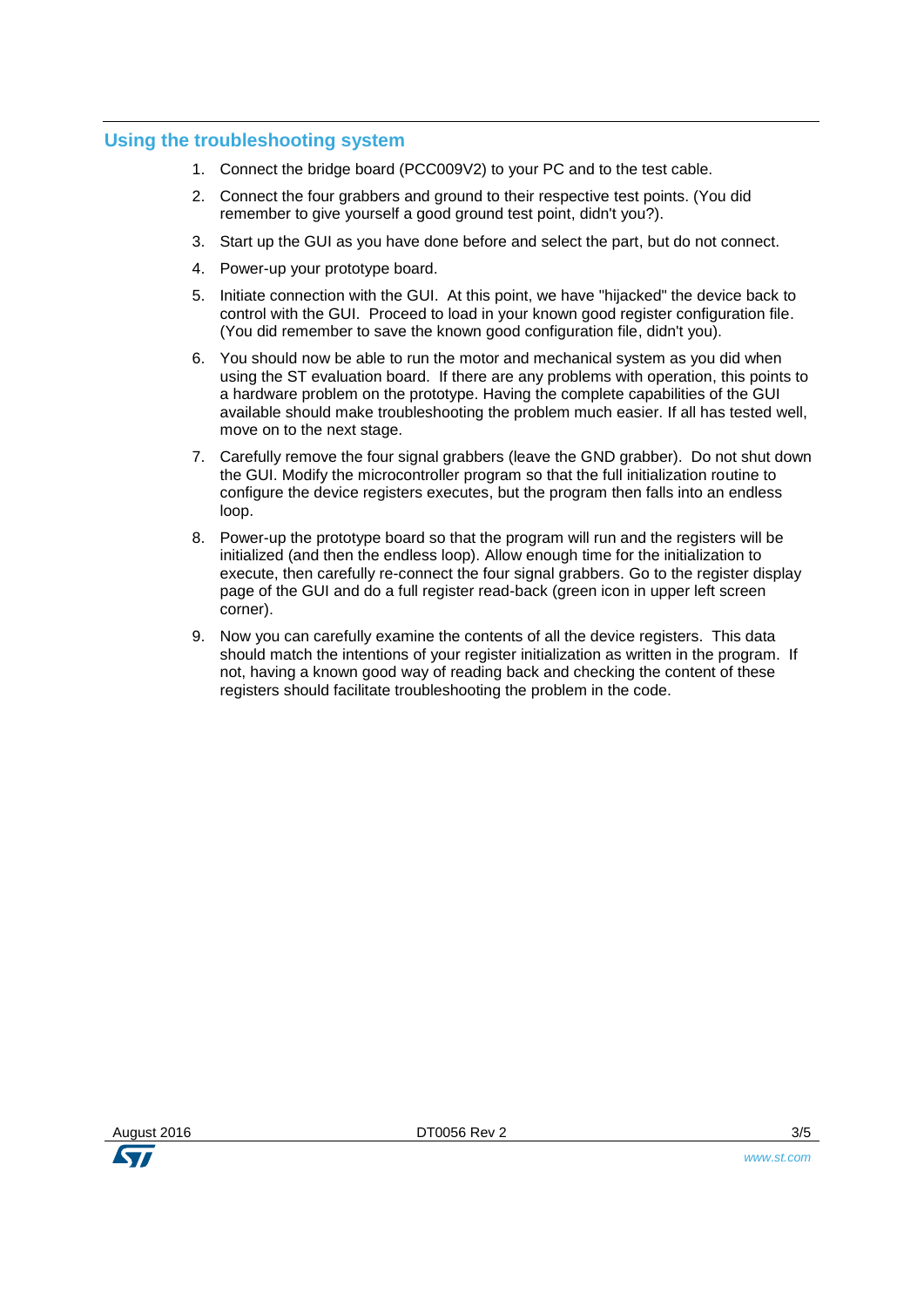## **Support material**

| <b>Documentation</b>                                                                                     |  |  |
|----------------------------------------------------------------------------------------------------------|--|--|
| Datasheet: L6470, Fully integrated microstepping motor driver with motion engine and SPI                 |  |  |
| Datasheet: L6472, Fully integrated microstepping motor driver with motion engine and SPI                 |  |  |
| Datasheet: L6474, Fully integrated microstepping motor driver                                            |  |  |
| Datasheet: L6480, Fully integrated microstepping motor controller with motion engine and SPI             |  |  |
| Datasheet: L6482, Fully integrated microstepping motor controller with motion engine and SPI             |  |  |
| Datasheet: powerSTEP01, System-in-package integrating microstepping controller and 10 A<br>power MOSFETs |  |  |
|                                                                                                          |  |  |

### **Revision history**

| Date        | Version | <b>Changes</b>               |
|-------------|---------|------------------------------|
| 15-Feb-2016 |         | Initial release              |
| 26-Aug-2016 |         | Updated product associations |